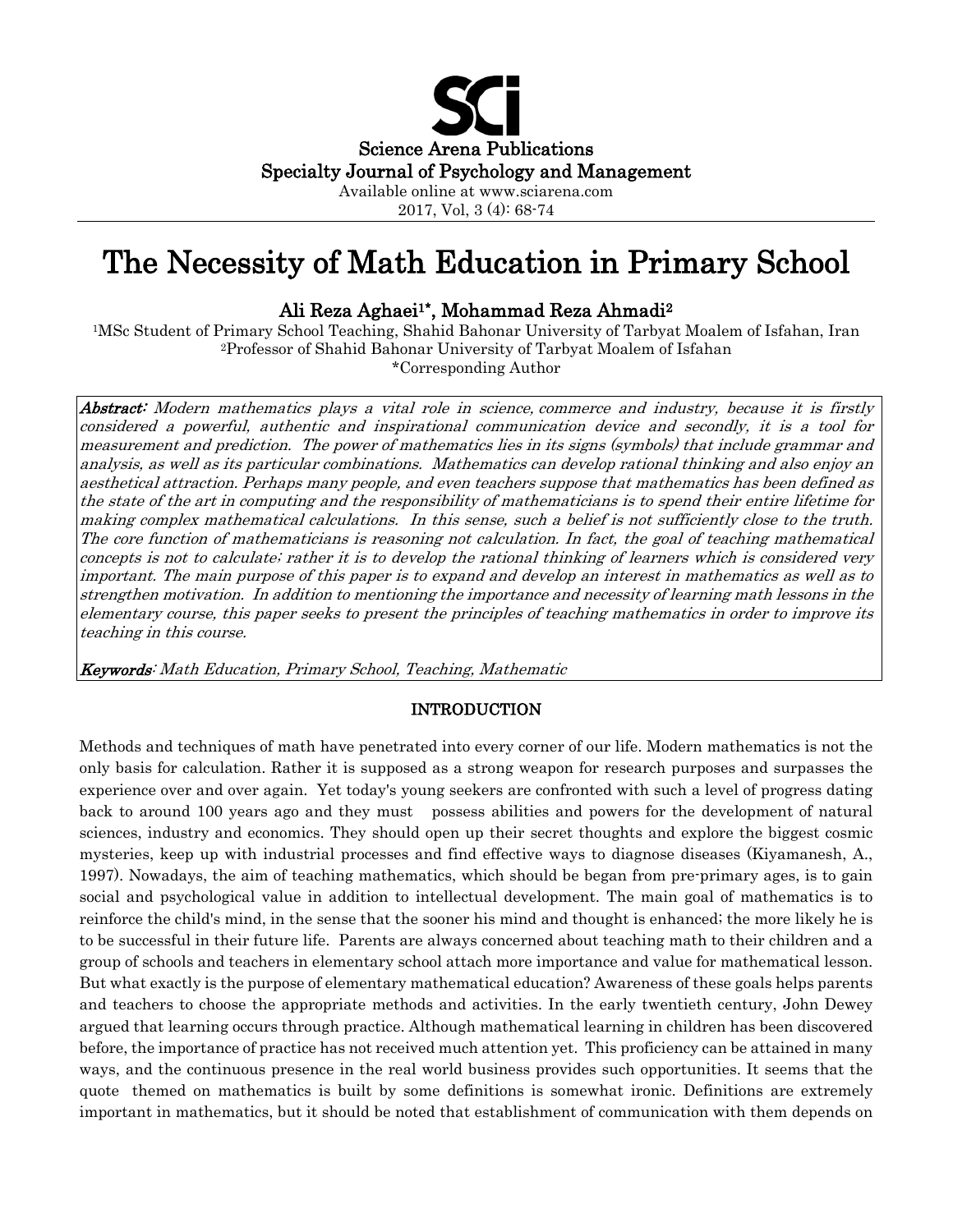his previous childhood discoveries. Otherwise, all information in the mind of the child will be processed in a messy and unrelated manner. In the classroom, learning should take place by a step-by-step approach and from specific states to a topic generalization (Kiel Patrick, Jeremy, Sue Ford & Jane, 2008). For example, the simplest way to find its circumference concept is through direct definition. There is a better way to do this which involves the use of models demonstrating the circumference concept such as glass marbles, balls, balloons…. In this way, the circumference concept develops gradually. Of course, math can be learned through non-consecutive exercises. In addition, children are able to learn through sight, listening, reading, following up, guidelines, imitation and testing. These actions assist children to learn better. Furthermore, each of these actions can be taken by the learner appropriately by using the teacher's model and directions, and assures meaningful learning in children. Learning also depends on the learner's personal characteristics, such as previous experiences, puberty and motivation. In general, there is no comprehensive, unambiguous and direct learning theory for each student at any level that can be used in a satisfactory manner. Building bridge for learning is one way of learning mathematics. By providing a concept-based infrastructure, real world experiences will enhance the ever-increasing amount of mathematical learning in a person. Teachers should help to establish a relationship between real experiences and mathematical concepts in students. In turn, these relationships lead to the creation of the necessary bridges to learning. The connection of the real materials with the symbols is obtained through their illustration and description. In other words, learning mathematics can be accomplished through the visualization methods, then semi-visualization, and eventually single and symbolic techniques (Mobashsher, M., 1999).

# Objectives and necessity of mathematical education

A lifelong learner is characterized by three features:

- 1. The desire to learn;
- 2. Identifying a learning tool, namely, knowing how to learn
- 3. Learning basic knowledge.

According to the above characteristics, the general objectives of mathematical education in the elementary course can be summarized in three areas:

- 1. Knowledge Objectives: Acquisition of essential and basic knowledge of mathematics
- 2. Objectives of skill: acquisition of essential skills or learning methods
- 3. Attitudinal Objectives: The desire to learn to achieve a better life

Which one of these goals should be focused on in classrooms?

Mathematical learning skills in fact provide tools and learning methods skills refer to a set of student's abilities that their cultivation involves learning how to learn. Today's educational system focuses on learning skills, because materials are forgotten or become unavailable over a period of time and they are unable to solve a problem and to acquire new knowledge when they are faced with a new situation. Progress in acquiring these skills by the student also increases their desire for more knowledge and the special value of skill goals to create interest, curiosity and thinking as well as the desire to know (Vandewelle, J. A., 2001).

There are some special skills in math education that are being emphasized:

# 1. Estimation or numerical approximation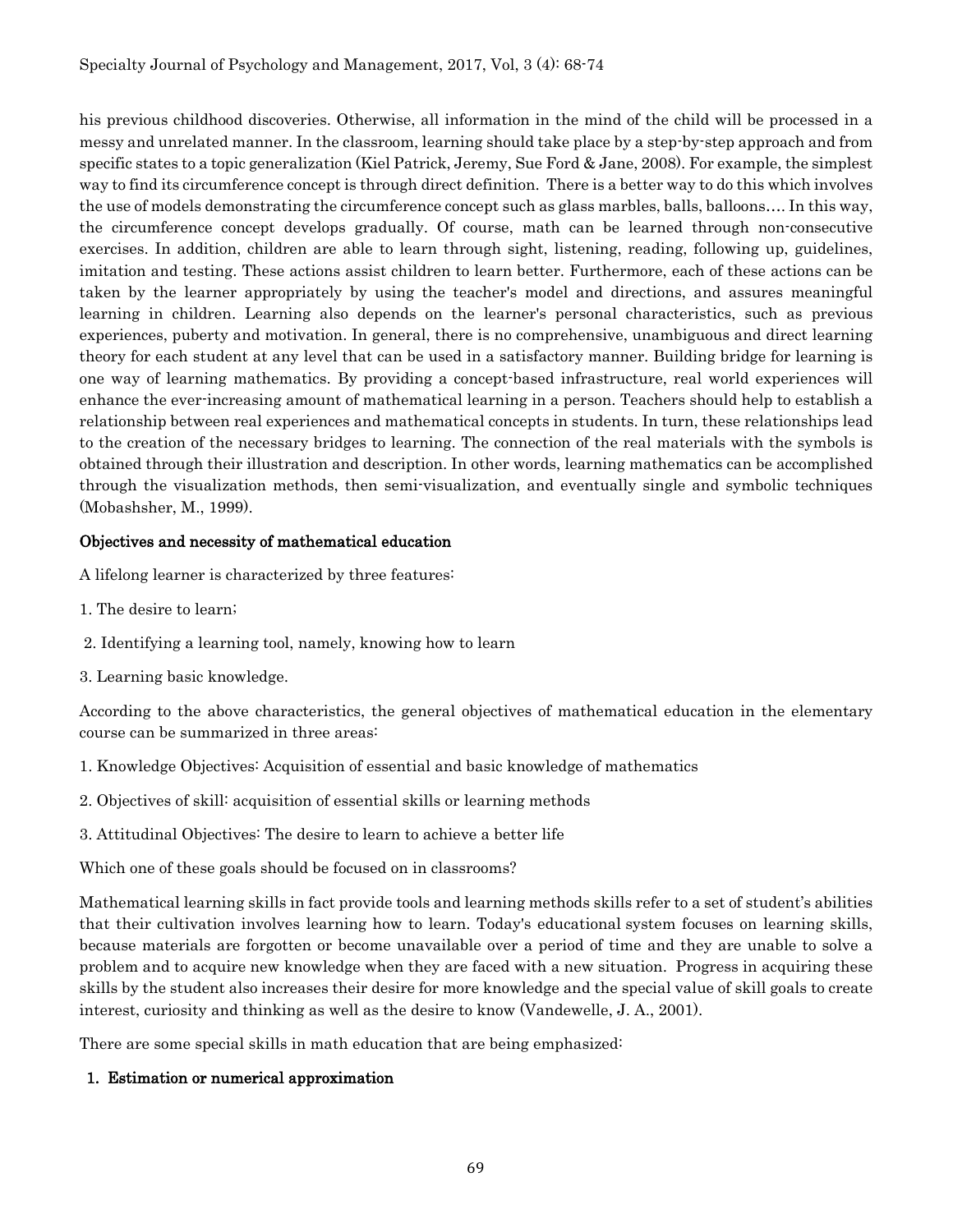These skills are widely used in most mathematical concepts. In general, they can be used in the majority of the computational and operational topics as well as relevant measurement issues. The application of approximation in problem solving is one of the most important applications of this skill. Among the many problems, approximate numbers reveal the solution to the problem, and in some cases it is estimated to lead to complete solution.

### 2: Measurement:

Measurement instruction encompasses components such as length, volume, time, mass, angle and temperature. This skill can be used to apply to your everyday life. The student should be able to identify and select the appropriate instrument for measurement. Another section related to this skill is the use of appropriate units in measurements.

## 3. Tools & Technology:

The use of tools refers to the proper application of the special tools and instruments used to measure including scale, ruler, protractor, set-square and meter….

These measurement instruments are used in various quantities and the application of technology is viewed as the correct and timely use of the calculus and computer in learning mathematics. In these cases, it is necessary to teach students how to correctly use that tool.

#### 4. Patterning, forecasting and modeling:

One of the drawbacks of the Iranian students participating in the study was the lack of recognition and their ability to answer the questions used in the patterning. Students were unable to discover the relationship between numbers and shapes. Patterns of skills are divided into two categories:

1 Numerical pattern 2. Geometric pattern

To develop this skill, students can model using their Kuestner cubes and other student can predict its pattern; this kind of activity has a significant contribution to enhancement of student's creativity.

#### 5. Geometric diagrams and intuition

The ability to analyze and interpret graphs as well as draw charts is among the skills required in this course. The first step in implementing this mode is to classify geometric shapes and combine them to create new geometric shapes (geometric intuition). This skill has been frequently used in the fourth grade. This activity can enable students to build shapes in a better way as well as make new shape by putting them together.

#### 6. Discovery and reasoning

Mathematical reasoning is one of the most important parts of mathematical thinking. Mental thinking involves employing math skills to form ideas, discover relationships between them, and obtain results and solve problems that deal with math. Simply put, the reasoning skill is the ability to justify correctness or falsehood for propositional results.

# 7. Making a hypothesis:

Hypothesis is considered to be a very important skill requiring training. So the first part of this training skill is to give an explanation of the hypotheses...

In the second step, the student must learn to test his hypothesis and to check their accuracy and incorrectness; thus computational methods are assumed assumptions made by the student. This skill is widely used in geometry and the relationships between sides - angles and other components of geometric shapes like triangles - quadrangles, and so on.

#### 8. Counting

This skill will basically be used in the pre-primary and primary years, but they can be taught for the years to come. The goal of this skill is the ability to count everything by students using a variety of different strategies and methods.

# 9. Numerical Calculations and Mental Operations: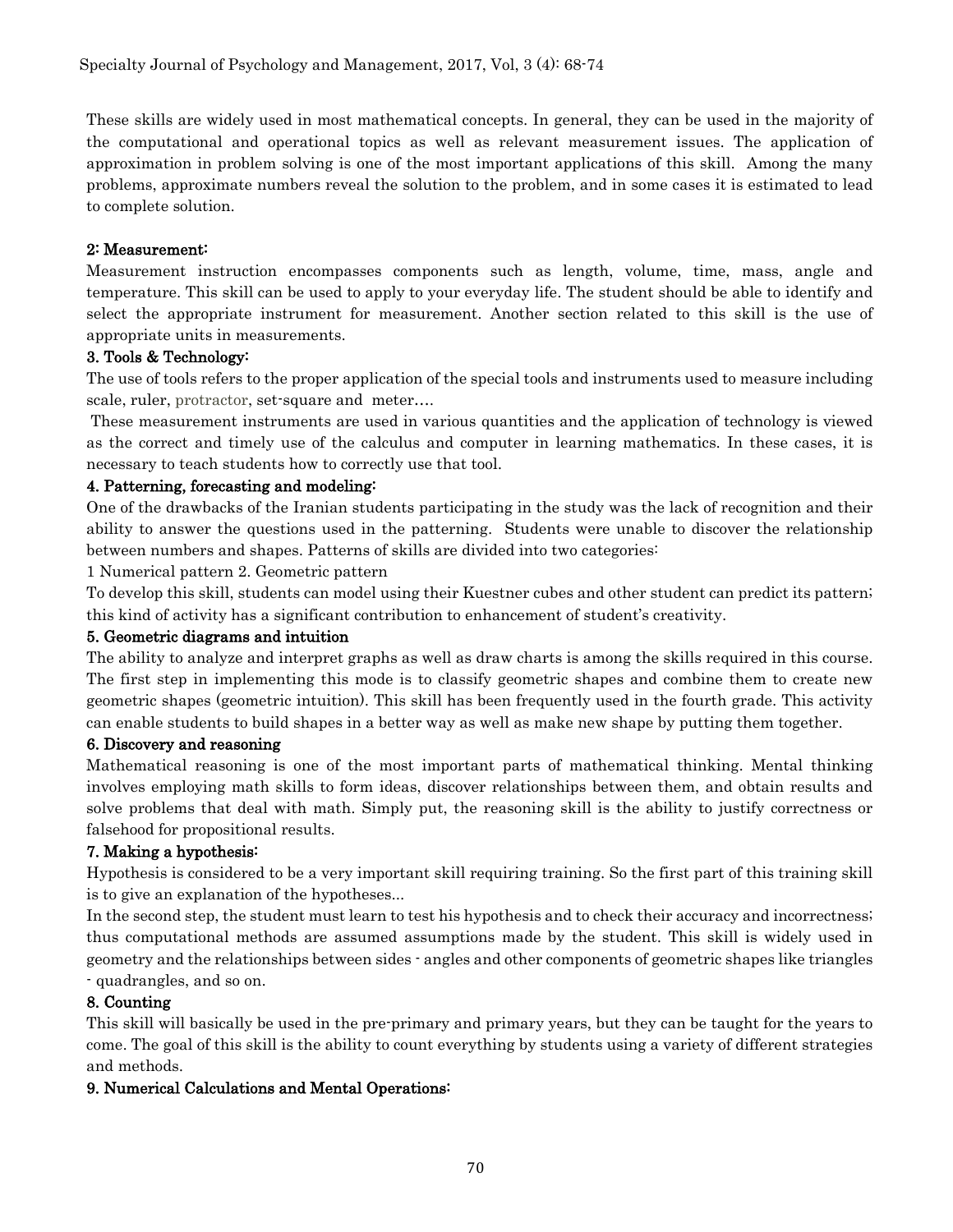Most of the mathematical content in the elementary course is related to the teaching of concepts and computational methods (four main actions) on the set of arithmetic -fractions and decimal numbers. To train this skill, the concept must be given first. Learning and techniques can be obtained by relying on concepts.

#### 10. Problem solving

Problem solving is a kind of sophisticated learning. To solve a problem is a part of every person's life. Education should prepare students to manage their future life. The problem solving is the process of coping with everyday living conditions. Problem-solving skill is the focus in mathematical education and it is emphasized more than other skills and goes beyond all skills.

In general, the general necessity of mathematical education in the elementary course can be demonstrated as follows:

Development of logical thinking

To develop math concepts

To develop the ability to understand math

To develop problem-solving ability

Acknowledgement development and favorable attitude toward mathematics

Understanding the dynamic role of mathematics in the society and the advancement of other sciences and technological changes

To develop the skills of applying mathematics to daily life and continuing education

Therefore, the purpose of this course is not complete teaching of all mathematical concepts. The mathematics concepts arise from the child's minds during the pre-primary or pre-school period. The goal of this course (elementary) is to develop a higher grade. In this course, students have to deal with goals and necessities such as concepts, logical thinking, understanding, valuation, desirable attitude so that they can come out math giant from their minds.

#### The importance and necessity of mathematical education in the elementary course

The purpose of social and psychological value acquisition, its focus, as well as the development of scientific subjects and its methods and experiences is to use it in other modern sciences and technologies [2]. Therefore, it is necessary for the teacher to pay attention to the physical, psychological and scientific aspects of the students while teaching. The major goal of mathematics is to strengthen the child's mind and the sooner it happens, the more likely he gains more success in his education. The child is able to gain an understanding of mathematics through the experience of his surroundings, because all things around the child are somehow related to mathematics. He also has the ability to learn mathematical relationships and their scientific uses without any knowledge of mathematics and its general concept. The child's questions about objects around him are associated with the mathematical relationships among objects. Children seem to have the capabilities and readiness to learn the attitudes, prejudices and ethical values of their parents and teachers. Although, we do not have through knowledge and information about how much parents' attitudes toward math affect their children, many students think find it difficult to learn the mathematics. Math concepts and skills have close interconnected to each other. Therefore, planning and education for teaching math should be established in such a way that students understand these relationships and learn mathematics in an integrated manner. Furthermore, mathematics encompasses all its relationships with everyday life, other sciences and its applications in the future student's academic life (Clements, D. H.; Sarama, J., 2009). As a result, the establishment of this mathematical link with its applications in everyday life and other sciences such as art and natural sciences should be taken into consideration in the mathematics curriculum, because as far as we know one of the goals of general education in elementary schools is to educate and prepare students for future life so that they can be active and independent in their personal life and be able to be a helpful and determined individual in their work and life as well as for in the society they live in. To achieve this, schools need to provide the necessary opportunities for analyzing information, making decision, and acquiring skills in utilizing smart tools to solve problems in their students and help them to understand and apply the beautiful and logical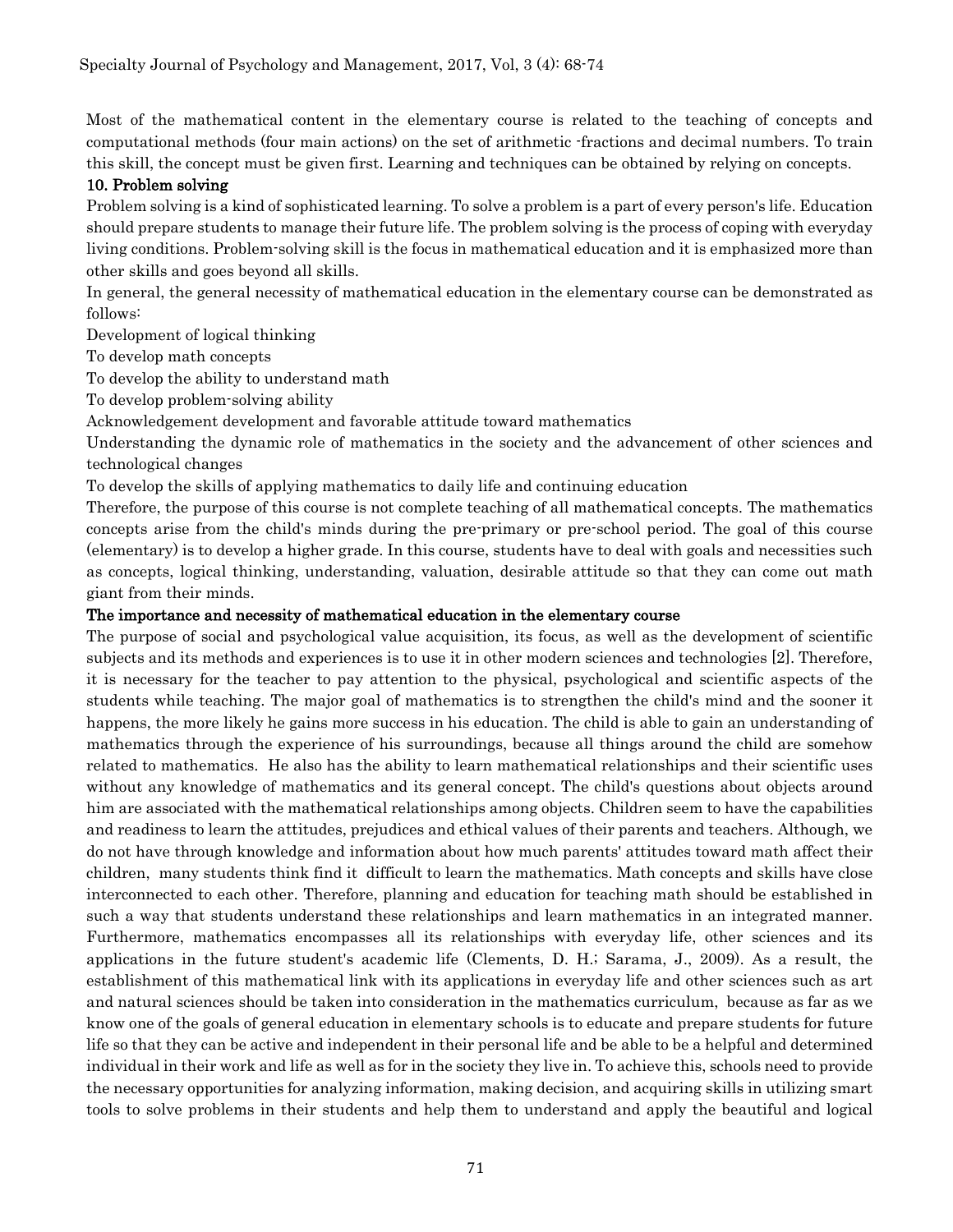relationships contained in the mathematical formulas. Perhaps a group would like to increase and enhance math learning by increasing the amount of math hours and decreasing the amount of learning hours in other lessons. However, according to experience, the amount of math hours is not alone sufficient to increase the level of student's information and knowledge, and therefore it seems that reducing the number of hours of other lessons, including sports and craftsmanship, etc., to compensate for the withdrawal and incomplete development of children in the math is a blunder. The rational and practical solution of this problem is to pay attention to the quality rather than the quantity of mathematical teaching implying that each of these special stages of presentation of the mathematical material should be taken into consideration in the stages of mental development of a child and his learning abilities should also be taken account (Davis, S. B., 1984).

## Overall importance of mathematical teaching in the elementary school:

As we know, the overall goal of teaching in this course is to prepare students for lifelong learning and the ability to acquire technological science literacy for students in their future society.

Therefore, the importance of math education can be described in three main areas as follows:

#### 1. Acquisition of essential knowledge

Essential knowledge in mathematical science is the basic concepts we possess and is not subject to time changes despite of the spread of science and is a perpetual need in this world also.

#### 2. Acquisition of the necessary skills

In math teaching, skills in fact refer to a broad set of learning methods and approaches. It is defined as a set of abilities that their reinforcement lead to development and enhancement of student's learning.

#### 2.Acquisition of essential attitudes

Attitude is defined as a set of knowledge and skills necessary for students who have acquired from a given activity. The main purpose of all educations, including the acquisition of knowledge and the development of skills, is to achieve these values. In other words, mathematical knowledge and skills are roughly shared, but there are differences in attitudes toward mathematical education with respect to the values of society.

#### Principles of math teaching in the classroom:

Primary teachers can use a variety of ways to prevent a state of despair in teaching and learning math among the students. Therefore, prior to planning and preparation of math curriculum, teachers should take care to carefully consider the following points:

1. Providing a good learning environment

- 2. The need to emphasize all academic content
- 3. Involvement of students in solving daily problems

4. Use of math formulas can provide a suitable and sufficient opportunity for students so that they are enable to succeed in math in accordance with their ability to understand its rules.

- 5. Prior to teaching, they can contemplate a bit about their points of view, attitudes toward mathematics.
- 6. All students must be given equal consideration regardless of their gender or cultural background. There should also be enough opportunity to answer each person's questions.

7. In order to teach mathematical concepts and problem solving, students are divided into small groups of work and activity.

#### How to teach math

Successful teaching of math in elementary schools depends on the effective and appropriate use of the following factors in teaching:

- 1. Defining mathematical concepts for teaching
- 2. Identifying previous students' knowledge of mathematics in elementary school.
- 3. Parents' collaboration and involvement in math teaching
- 4. Precise planning for math teaching
- 5. Applying efficient management in the math class